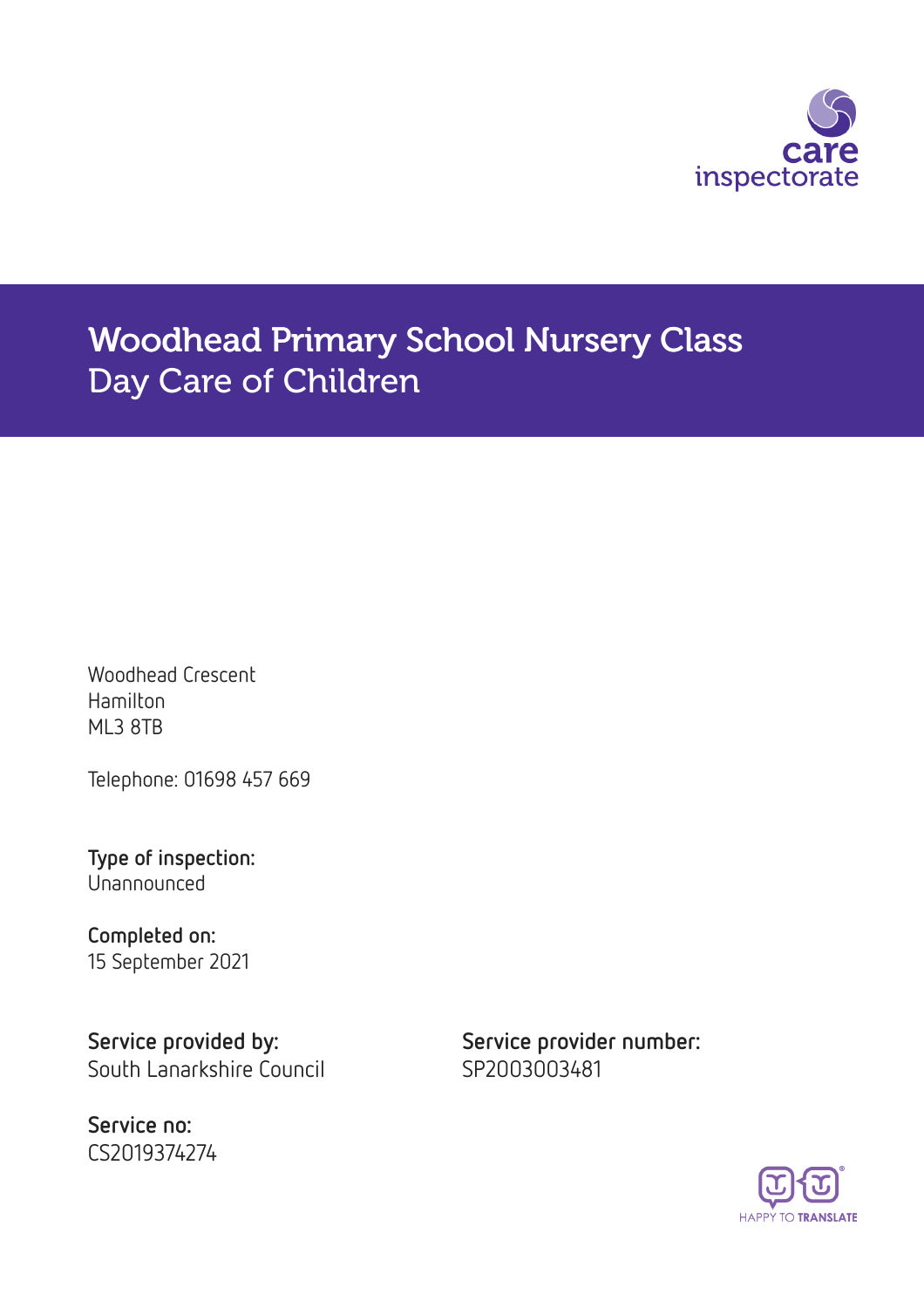### About the service

Woodhead Primary School Nursery Class registered with the Care Inspectorate on 07 August 2019.

The service is provided by South Lanarkshire Council and is registered to provide a care service to a maximum of 60 children at any one time aged from three years to those not yet attending primary school.

The service is based within a residential part of Hamilton, South Lanarkshire and is close to main roads, public transport and other local amenities.

The service aims included a vision statement of 'We Work, We Play, We Succeed'. This was supported by core values of friendship, determination, respect, honesty, excellence and equality.

As part of this inspection we took into consideration Key Question 5 - Operating an early learning and childcare setting (including out of school care and childminders) during Covid-19 with a specific focus on Quality indicator 5.2: Infection prevention and control practices support a safe environment for children and staff. We will report on the overall performance of this indicator in Theme 1: Quality of care and support.

The Care Inspectorate is committed to improving the health and wellbeing of all children receiving a care service. We want to ensure that they have the best start in life, are ready to succeed and live longer, healthier lives.

We check services are meeting the principles of Getting It Right for Every child (GIRFEC), Scotland's national approach to improving outcomes and wellbeing for children by offering the right help at the right time from the right people. It supports them and their parent(s) to work with services that can help them. There are eight wellbeing indicators at the heart of GIRFEC: safe, healthy, achieving, nurtured, active, respected, responsible and included.

We compiled this report following an unannounced visit, which took place on Monday 13 September 2021. We conducted further inspection activity remotely and provided feedback to the management team and provider representative on Wednesday 15 September 2021.

The inspection was carried out by two inspectors from the Care Inspectorate. A team manager was also present throughout the inspection as part of our internal quality assurance processes.

# What people told us

We spoke to four parents by telephone during this inspection and received comments from a further four by email. We followed up one email with a a telephone call. All parents told us they were happy with the care their child received while attending the service. Strengths that were highlighted included the settling in process for new children and the use of learning journals to keep families up to date. In addition, parents commented very positively on the role of the management team and how they had ensured the safe running of the service during the Covid-19 pandemic.

We spoke to several children throughout the course of the inspection. Children told us about some of the things they liked to do at nursery including playing with friends and digging for worms. Children were happy and settled and enjoyed playing in the playroom and outdoor area.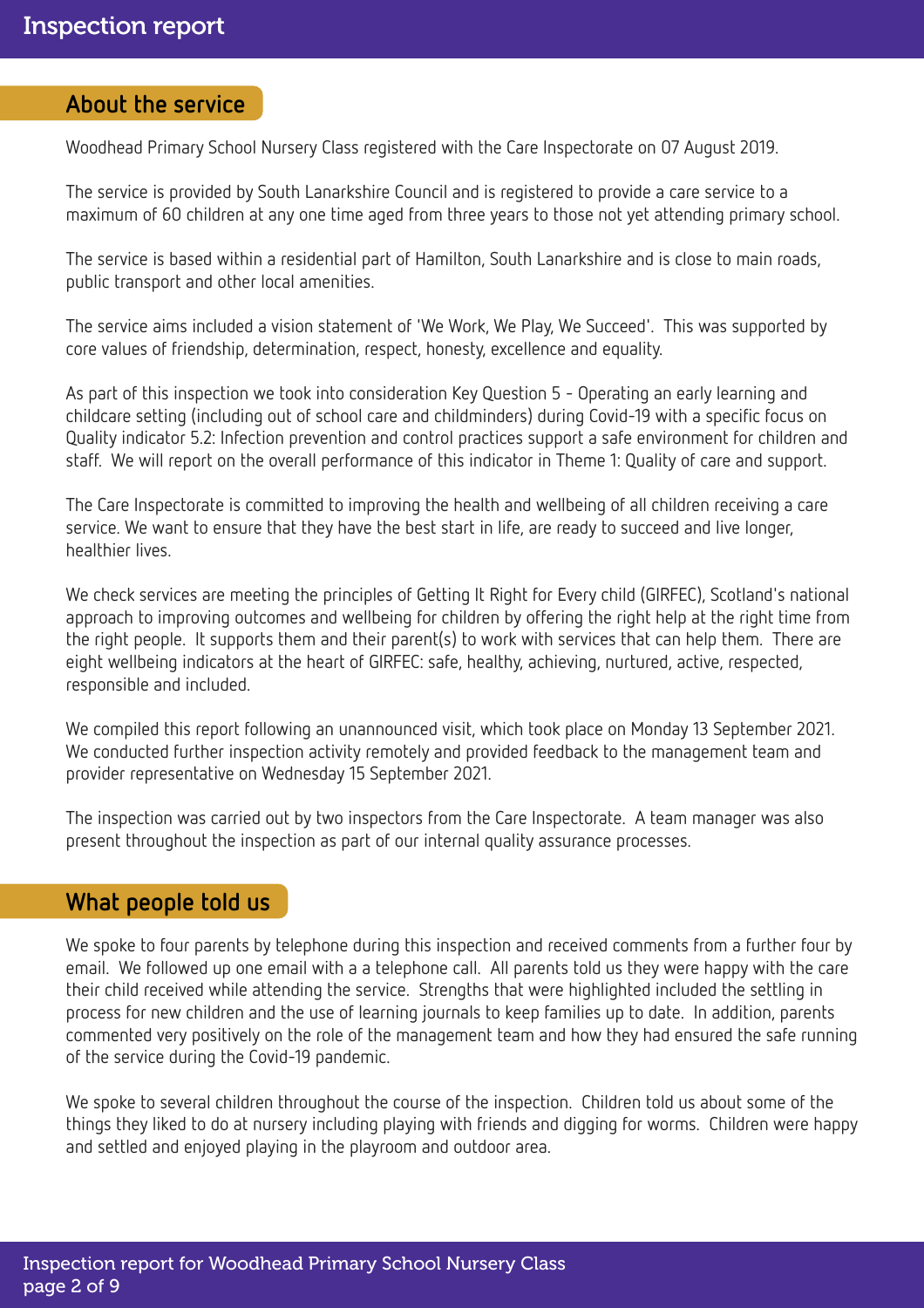# Self assessment

We received a completed Covid-19 self-evaluation from the service prior to this inspection.

This identified the measures that were in place to keep children safe while the service was operating during the pandemic. We also sampled the service's own self-evaluation and monitoring processes and discussed how these were being used to monitor and plan for improvement.

# From this inspection we graded this service as:

| Quality of care and support          | 4 - Good      |
|--------------------------------------|---------------|
| <b>Quality of environment</b>        | 4 - Good      |
| <b>Quality of staffing</b>           | $4 - Good$    |
| Quality of management and leadership | 5 - Very Good |

# Quality of care and support

#### Findings from the inspection

This inspection took place at a time of transition with several new members of the staff team and other changes that had taken place to the playroom as a result of changes in Covid-19 operating guidance. Staff were working hard to ensure that children had positive experiences and had taken the time to get to know each child. This demonstrated that each child was valued as an individual.

Children were happy, settled and enjoyed playing with friends. Their interactions with staff and peers while playing were having a positive impact on wellbeing and provided a supportive and nurturing environment for play and learning.

A range of play and learning opportunities were available for children with activity planning based on children's interests. The system for planning had been reviewed with new processes for monitoring children's interests being rolled out on the first day of the inspection. We encouraged the service to continue to monitor the effectiveness of how children's interests were being supported by the toys and activities on offer.

Children had personal plans that contained the important information required by legislation and had been developed in consultation with parents. Regular communication with parents through learning journals and phone calls ensured that opportunities were provided to update information. We discussed the importance of clearly recording all review dates and how consultation with parents had been carried out to ensure plans clearly evidenced how they complied with legislation.

We observed the lunch experience for children. The lunch provided was in line with nutritional guidance and staff sat with children promoting positive interactions and close supervision.

However, we identified areas where this experience could be improved to ensure all children enjoyed as relaxing an experience as possible, particularly at the end of the meal time. We discussed this with the management team and agreed that consideration would be given to how this could be improved.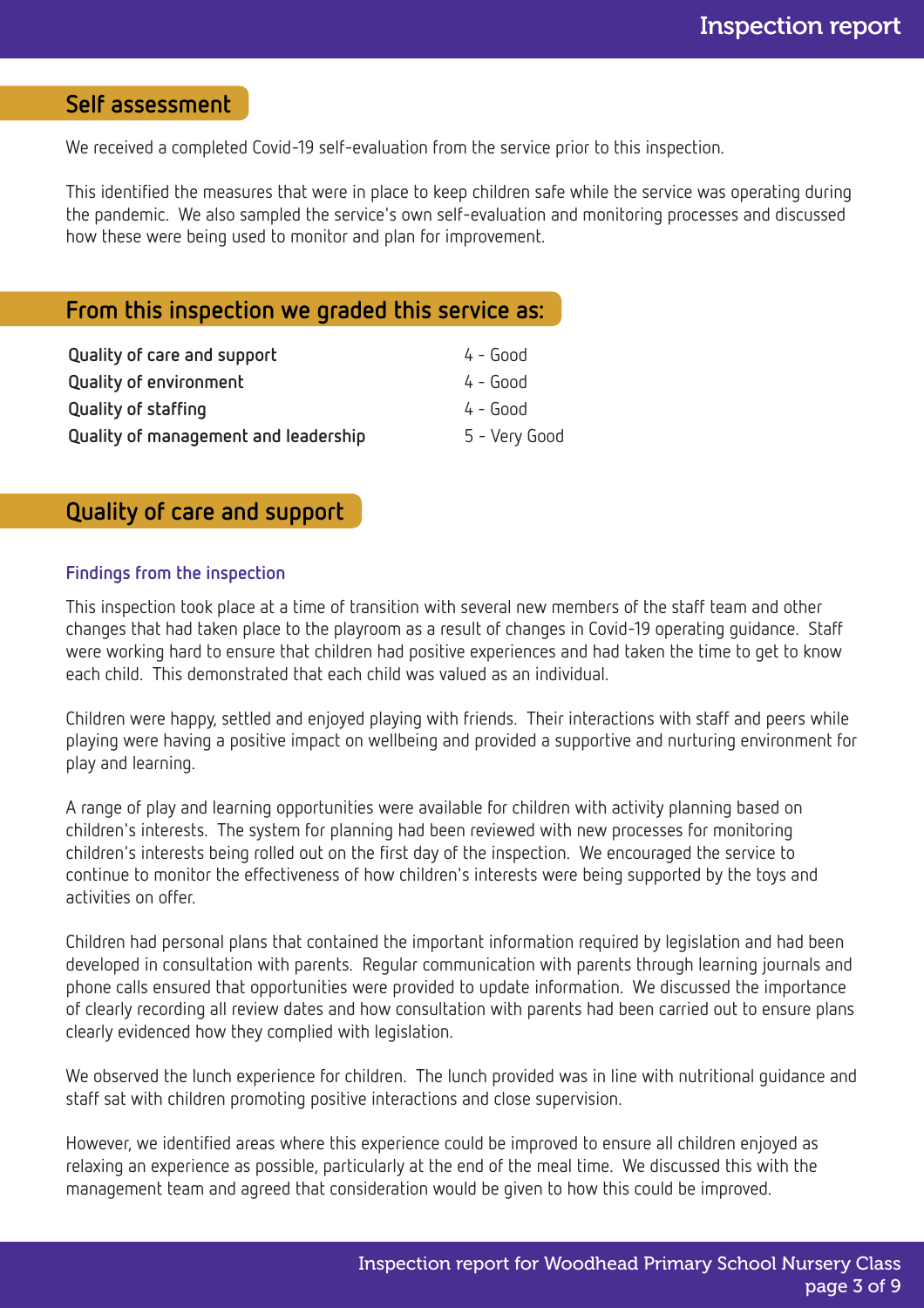This would include ensuring the transition between the dinner hall and play room considers children's needs and wishes on an individual basis. Careful consideration should also be given to the suitability of the lunch environment for the age and stage of development of younger children.

We were satisfied that the service had appropriate infection control procedures in place to support a safe environment for children and staff. For example, we observed staff following physical distancing guidance and there were robust risk assessments, suitable ventilation and cleaning processes in place. We highlighted the importance of ensuring the proper processes for the use of face coverings were followed to ensure face coverings did not become contaminated.

#### Requirements

Number of requirements: 0

#### Recommendations

Number of recommendations: 0

Grade: 4 - good

### Quality of environment

#### Findings from the inspection

The nursery playroom was bright, clean and tidy, providing a welcoming environment for children. The playroom was accessed through a secure entry system, which ensured children were safe and protected from harm. Daily checks of the indoor and outdoor areas were carried out to ensure all areas were safe for children to use.

Recent changes had been made to the physical environment as children were no longer being cared for in smaller groups, which was in line with the latest Covid-19 guidance. As a result, children now had the opportunity to move freely between the indoor and outdoor areas throughout the session. This supported children to have more independence in choosing where to play. As the changes had only recently taken place, staff were considering how the indoor environment would be arranged to best meet children's needs and interests. This would allow the space to be used to its full potential as a quality environment for play and learning.

The outdoor area was mostly tarmac and synthetic grass with a small area of grass and mud. Staff confirmed the synthetic grass was risk assessed in inclement weather as it could become wet, which increased the possibility of children slipping. Plans were in place to replace this with turf, which would increase the natural environment available to children as well as meaning the space could be more accessible in all weathers. A forest trail within the school grounds was also used to provide additional play opportunities in a natural environment.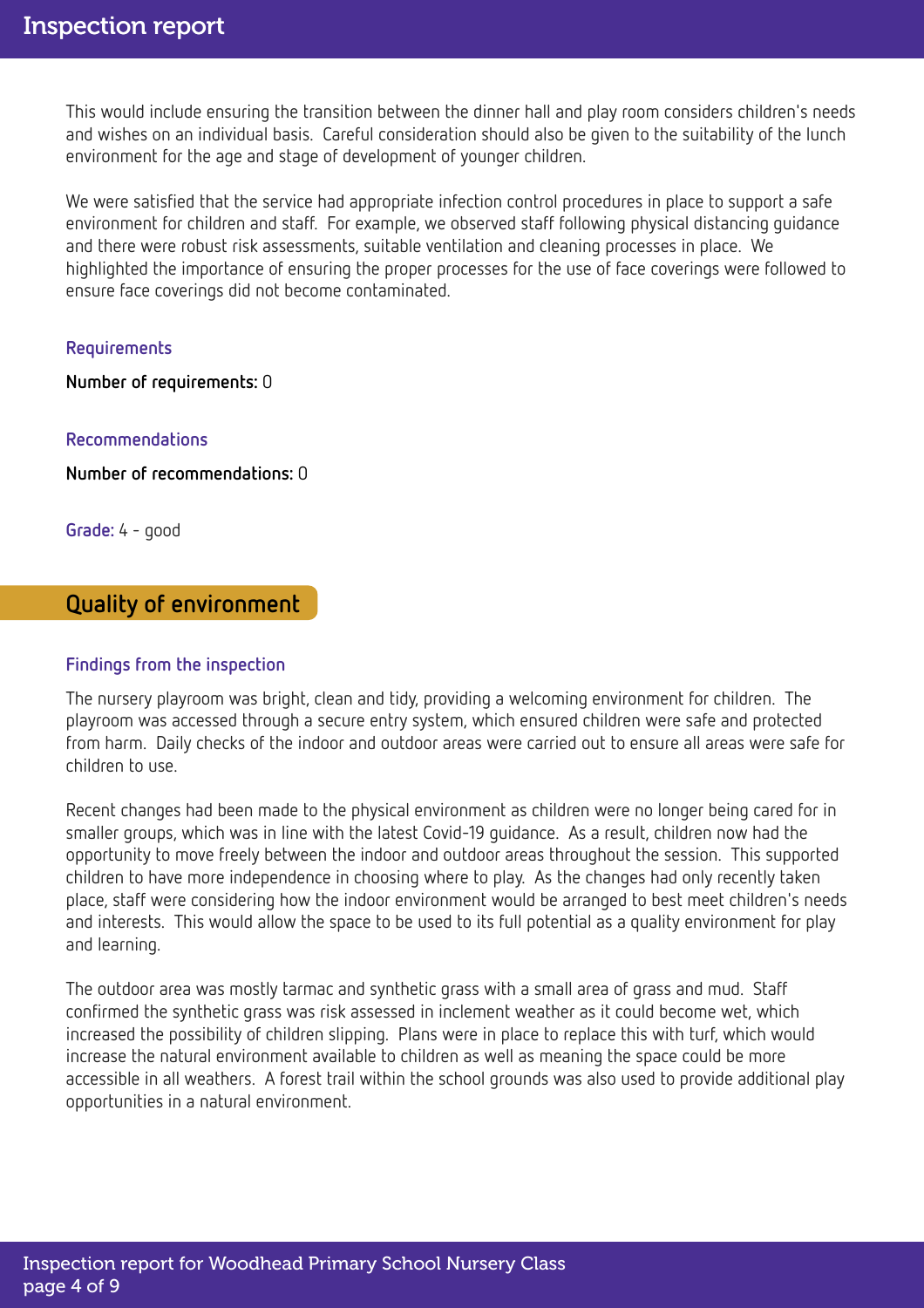Children were able to choose from a range of play spaces throughout the indoor and outdoor areas. The outdoor area offered opportunities for risk and challenge, including a climbing frame, pirate ship and stacked crates that children could climb on. Staff were vigilant and supported children where needed, for example holding their hand as they jumped down from the crates. This helped children develop their confidence in a safe and nurturing way.

Good infection control processes were in place to help maintain a safe environment. This included toilets and changing areas being clean and tidy as well as access to suitable handwashing facilities for staff and children. We highlighted how storage of personal protective equipment (PPE) could be improved to ensure this is always stored in lidded boxes to reduce the risk of cross-contamination. We asked the management team to consider where cleaning materials and children's individual nappy supplies were stored. This would reduce the movement of staff between the changing space and other areas, further reducing the possibility of cross-contamination.

#### Requirements

Number of requirements: 0

#### Recommendations

Number of recommendations: 0

Grade: 4 - good

# Quality of staffing

#### Findings from the inspection

Although the majority of the staff team were new to the service, work had been undertaken to ensure the impact on children was minimised. For example, all key workers had made phone calls to parents or sent messages through the online learning journals. As a result, all staff were aware of children's individual preferences and health and wellbeing needs during the transition period.

Staff interactions with children were warm, nurturing and kind. Staff were responsive to children and were deployed in a way that ensured suitable levels of supervision. Staff were developing their confidence as a team and felt supported by the team leader and other members of the management team. This ensured staff were able to provide a good quality of care and further reduced the impact changes had on children.

Emphasis had been placed on identifying each member of the team's key strengths and how this could be used to provide positive experiences for children. The planned next steps would include a focus on the development needs of the team. We discussed how this could consider the team's level of knowledge and understanding of key best practice documents. This would help staff to further develop their understanding of current early learning and childcare policy and how this can be used to enhance the care provided to children.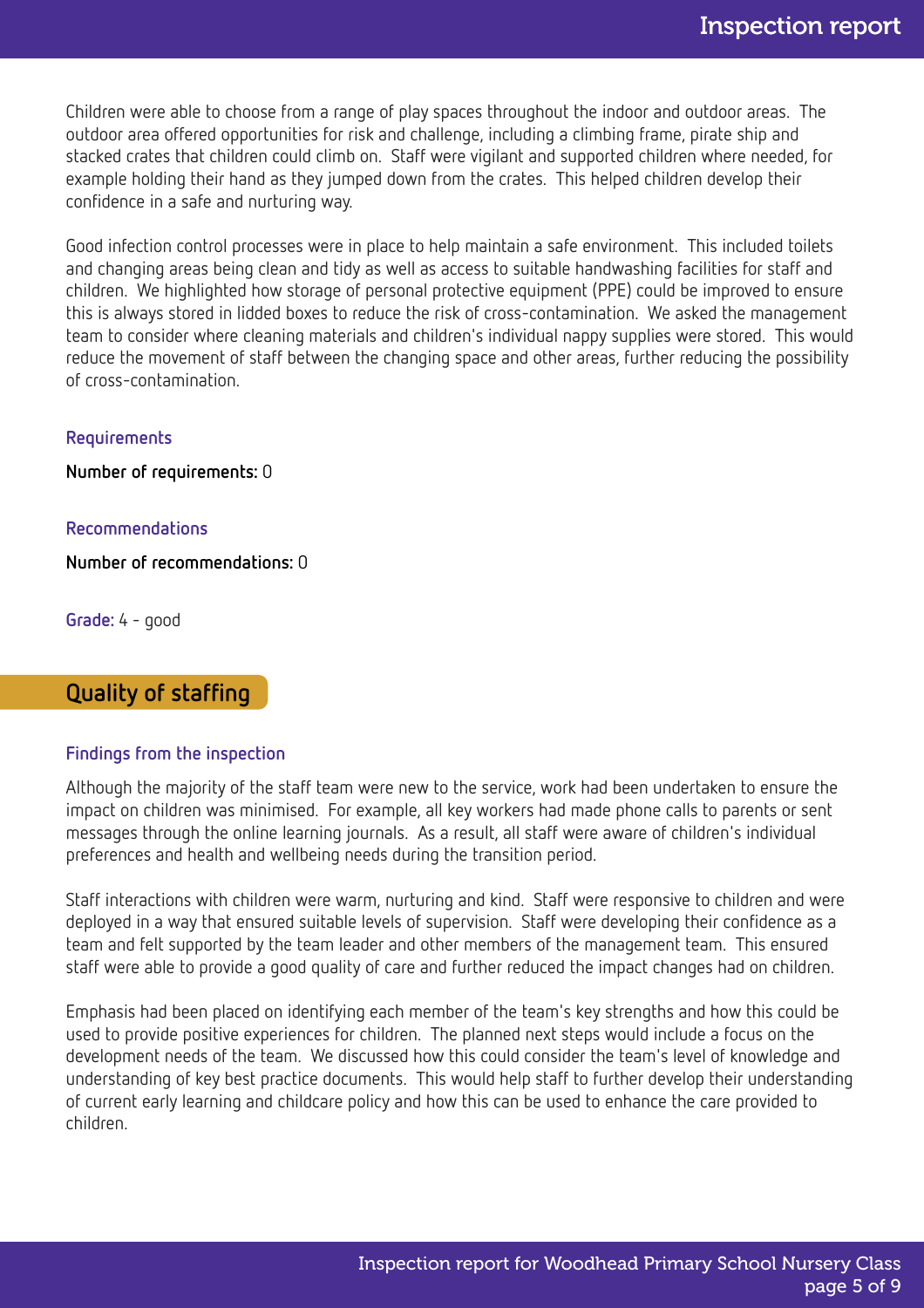Staff were aware of their role in child protection and keeping children safe from harm. This included being aware of the correct processes to follow in the event that they had concerns about a child. All staff had undertaken recent child protection training with some having completed additional online modules, which included a focus on the impact of Covid-19.

We were confident staff would respond correctly if concerned about a child. We asked the service to update their child protection policy to clearly link to current guidance, which had recently changed. This would ensure staff had access to the latest guidance on child protection.

A training plan was in place to support staff to access learning and development opportunities. Staff were in the process of developing their approach to evaluating training. Continuing with this would support them to assess how their learning would be used to enhance the experiences provided to children.

#### Requirements

Number of requirements: 0

#### Recommendations

Number of recommendations: 0

Grade: 4 - good

# Quality of management and leadership

#### Findings from the inspection

There was a clear management structure in place with the head teacher, depute head teacher and nursery team leader making up the core management team. The management team had a visible presence within the service and worked closely with parents and children to ensure they felt included, valued and respected.

Robust quality assurance processes were in place, which helped support the monitoring and development of the service. These included a recovery and improvement plan, which was detailed and provided clear outcomes and success criteria. As a result, the service was well placed to implement improvements identified during inspection and through their own monitoring.

The depute head had remit for overseeing additional support needs provision within the nursery and links were in place with other professionals and agencies including speech and language and educational support staff. This meant that very good systems were in place to provide targeted and focused support for children who needed this. One parent told us that this had been important to their child and was supporting them to reach their full potential.

A distributed leadership model was being developed with each staff member taking responsibility for leading key aspects of service delivery. This included developing the nurture room and how nurture was integrated into the setting along with other play and learning areas such as language and outdoor play. This meant that staff were able to use their individual strengths to contribute to the care provided to children.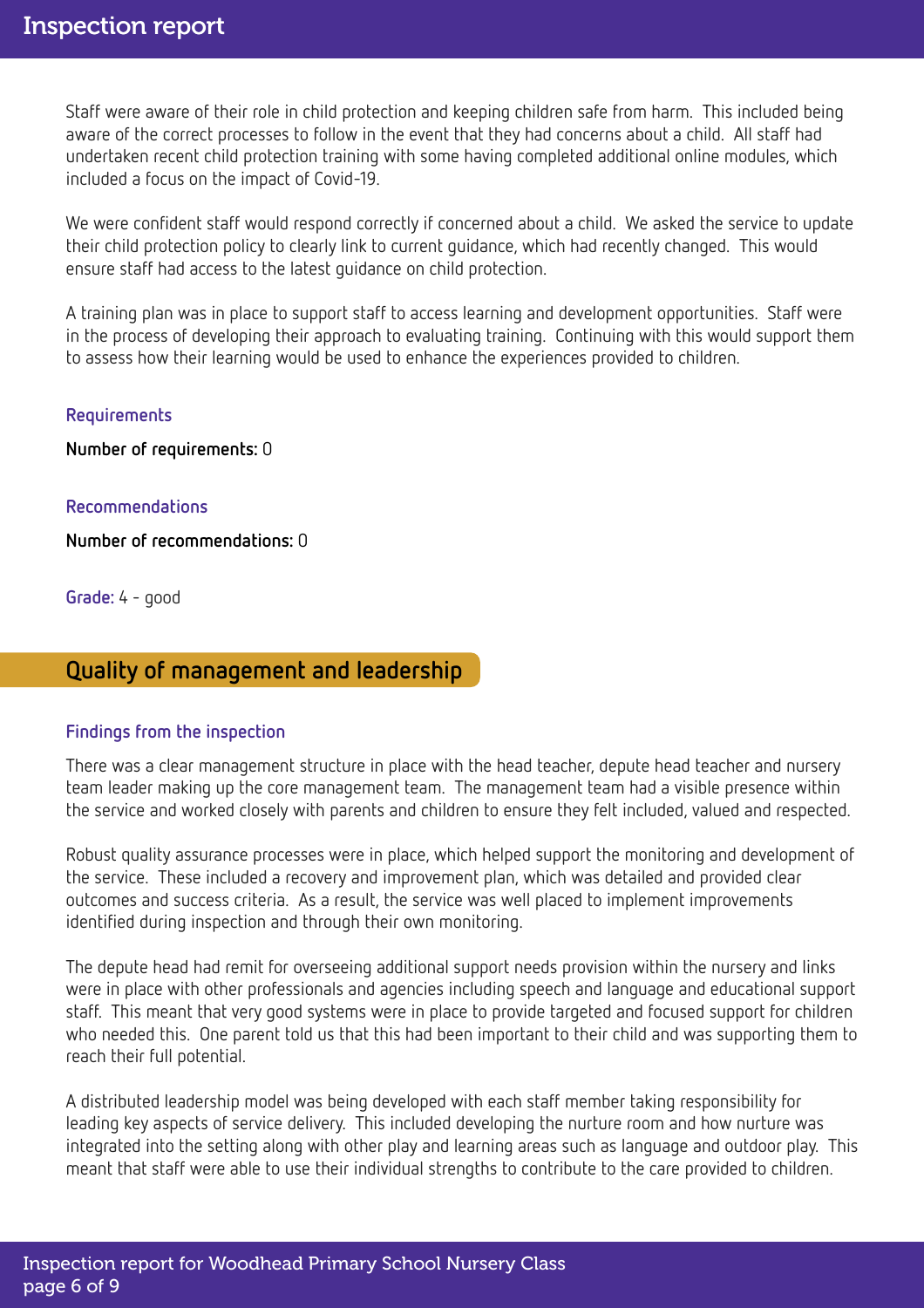We discussed with the management team, how some documents could be updated to reflect current best practice including the parent handbook, medication forms and accident forms.

These were minor changes and the service agreed they would be implemented quickly to ensure all information was clear and accurate.

#### Requirements

Number of requirements: 0

#### Recommendations

Number of recommendations: 0

Grade: 5 - very good

What the service has done to meet any requirements we made at or since the last inspection

# Previous requirements

There are no outstanding requirements.

What the service has done to meet any recommendations we made at or since the last inspection

# Previous recommendations

There are no outstanding recommendations.

# **Complaints**

There have been no complaints upheld since the last inspection. Details of any older upheld complaints are published at www.careinspectorate.com.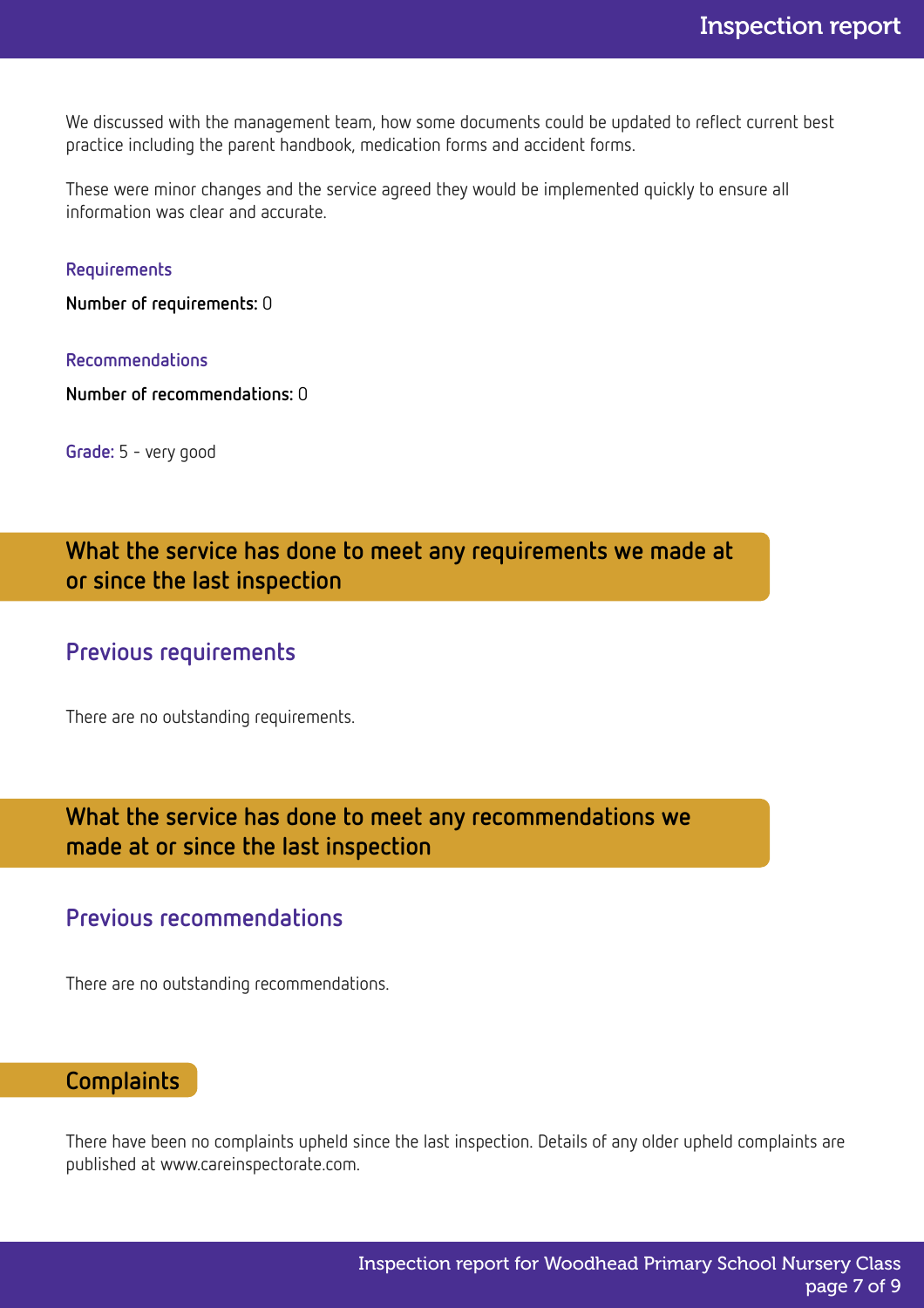# Enforcement

No enforcement action has been taken against this care service since the last inspection.

Inspection and grading history

This service does not have any prior inspection history or grades.